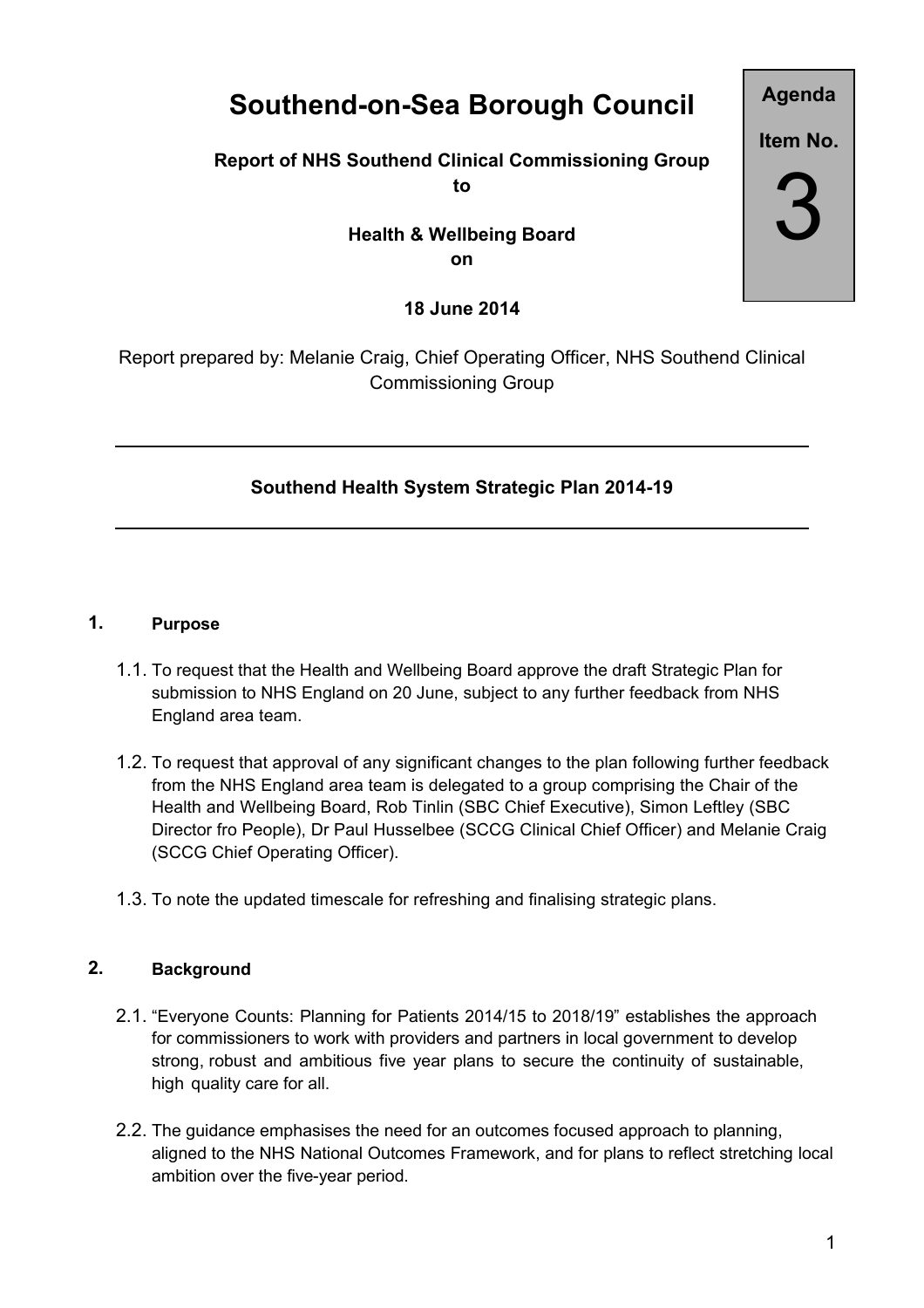- 2.3. The Strategic Plan is required to include:
	- · A long term strategic vision;
	- · An assessment of the current state and current opportunities and challenges facing the system;
	- · A clear set of objectives, that include the locally set outcome ambition metrics; and,
	- · A series of interventions that when implemented move the health system from the current position to achieving the objectives and implementing the vision.
- 2.4. Responsibility for the development and completion of the five-year Strategic Plan sits with the Southend unit of planning.
- 2.5. The Southend unit of planning is based around Southend-on-Sea Health and Wellbeing Board (see below).



2.6. In addition to the Southend unit of planning, we have collaborative arrangements with commissioners and providers across south east Essex for hospital and community services and across south Essex for mental health services.

#### **3. Development of the five-year Strategic Plan**

- 3.1. The Strategic Plan has been developed through the Joint Executive Group (JEG) a subcommittee of Southend Health and Wellbeing Board and through three strategic planning workshops held between January and May 2014.
- 3.2. Development of the Strategic Plan has been underpinned by key three strands:
	- Southend health and care system capacity review jointly commissioned by the CCG and Southend-on-Sea Borough Council
	- Southend health system unit of planning workshops three workshops held in January and May 2014
	- Patient and public engagement public event held 28 January capturing local priorities and further discussion through monthly PPG Forums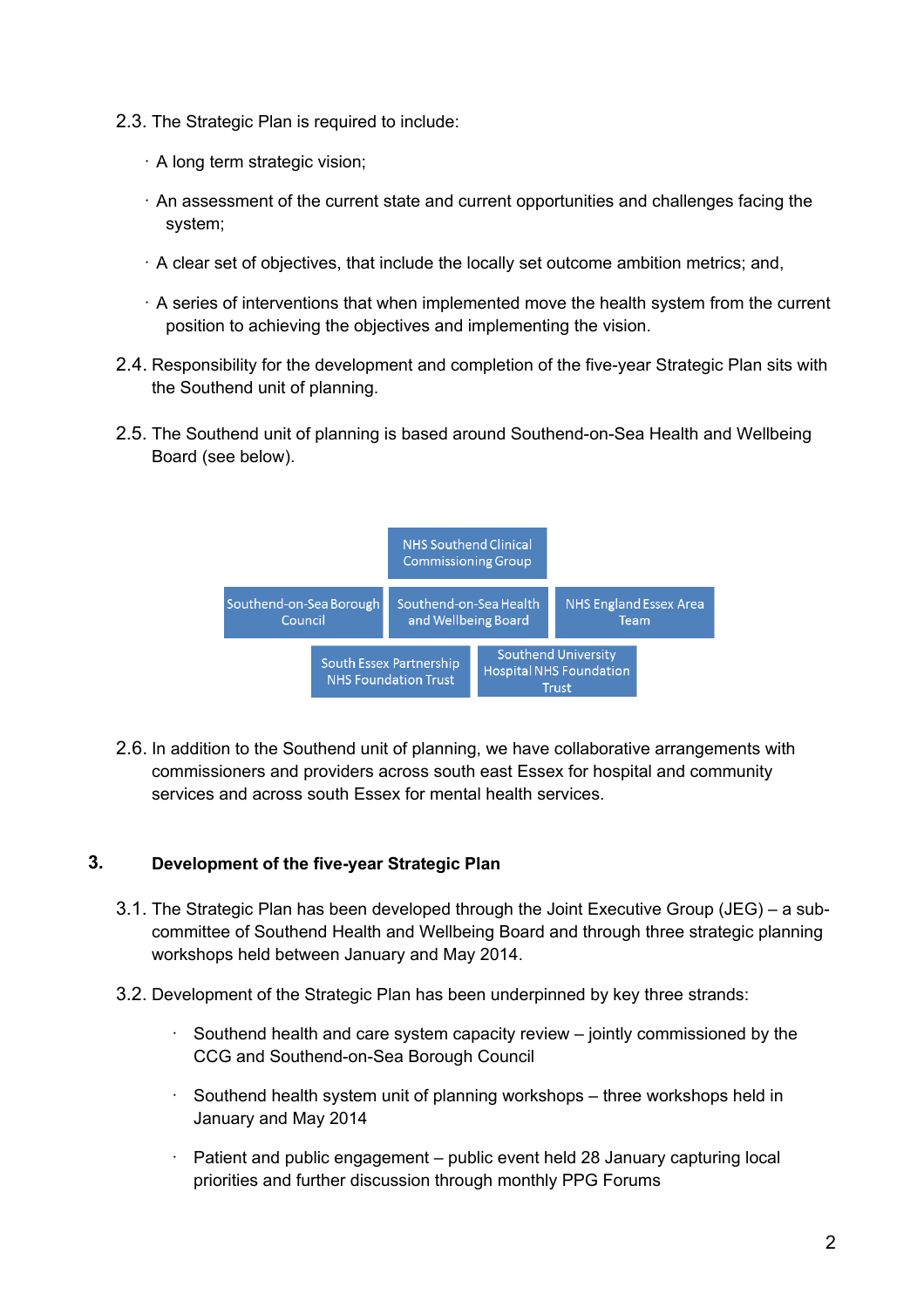- 3.3. The Southend Strategic Plan builds upon the good foundation of existing strategies that drive and underpin health and social care in Southend.
- 3.4. In particular, it aligns with and is informed by the overarching Health & Wellbeing Strategy for Southend-on Sea. Other important local strategies include:

| Essex primary care strategy | 7 day services pilot |
|-----------------------------|----------------------|
|-----------------------------|----------------------|

- · Southend CCG Integrated Strategy 2012-15 · Better care fund plan and integrated pioneer programme
- · South East Essex sustainability review \* · Joint mental health strategy · Southend children and young
- · Acute services review\*

· Stroke services review\*

- · Essex cancer services review\*
- · Southend learning disability plan

people's plan

- 3.5. Similarly, there are well established delivery groups for many of these areas such as the Mental Health Integrated Partnership Group. It is important that these continue to be the vehicles for delivery.
- 3.6. We have been supported by the NHS England national Quality Strategy and Alignment team to ensure that the key outcomes of our strategic vision are aligned to the NHS Outcomes Framework.
- 3.7. The five year Strategic Plan describes the strategic vision for the Southend health system and sets out transformational interventions to move from current state to desired state.
- 3.8. The strategic vision set out in the five year Strategic Plan is in complete alignment with the Southend health and wellbeing strategy.
- 3.9. Our unit of planning has committed to continuing its strategic planning activities over the next twelve months, to ensure that there is full alignment between the five-year Strategic Plan, the hospital strategic plan and the Southend health and wellbeing strategy. This work will be led by the JEG, reporting to the Health and Wellbeing Board.

#### **4. System sustainability**

- 4.1. The Strategic Plan has been developed concurrently with the CCG recovery plan.
- 4.2. All system partners will face significant financial challenges over the next five years and Strategic Plan has been developed with a focus on creating a sustainable health system.
- 4.3. The delivery of the recovery plan is crucial to the system's ability to deliver the Strategic Plan.
- **5. Planning timeline and NHS England assurance**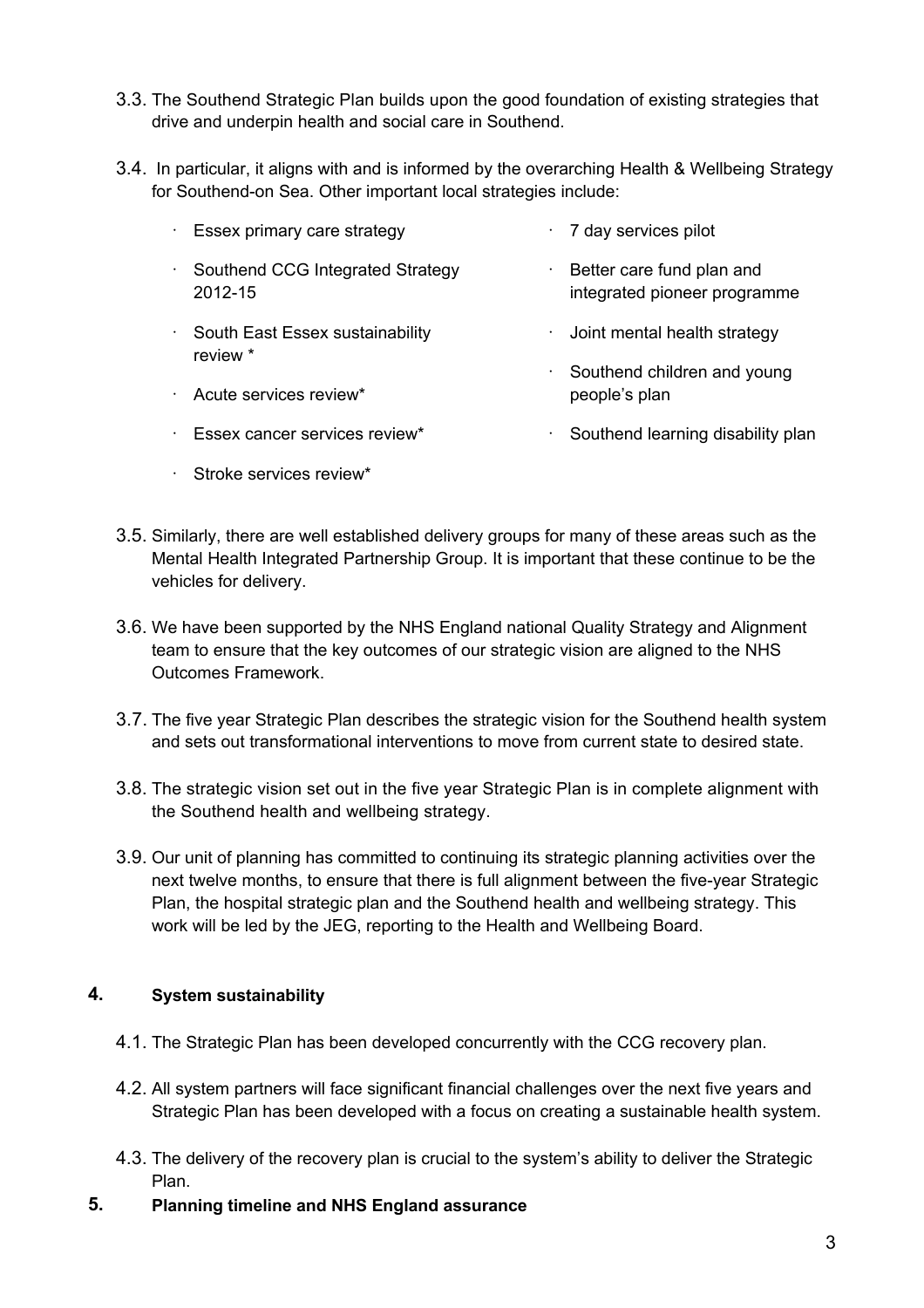- 5.1. The planning timeline, showing activity to date and national planning schedule is summarised in the table below.
- 5.2. We are currently awaiting further feedback from NHS England, on the latest draft of the plan which was submitted on 9 June. This feedback will be incorporated into the final version of the Strategic Plan submitted on 20 June.
- 5.3. In addition to feedback from NHS England, there will be an adjustment to the outcome ambition trajectory illustrated on page 26 of the draft Strategic Plan as the guidance on the methodology for this metric has been revised and the targets now require recalculation.
- 5.4. In June 2014, CCGs were notified of NHS England's expectation that strategic plans will be refreshed and finalised in September 2014.

| <b>Key dates</b> | <b>Activity</b>                                                                                                                                  |
|------------------|--------------------------------------------------------------------------------------------------------------------------------------------------|
| 14 Jan 2014      | Southend health system unit of planning workshop 1                                                                                               |
| 28 Jan 2014      | Patient and public engagement event                                                                                                              |
| 28 Jan 2014      | First submissions of activity and financial plans to Area Team and draft of<br>Operational Plan for informal review.                             |
| 14 Feb 2014      | First draft submission of Operational Plan to Area Team.                                                                                         |
| Feb to Mar 2014  | Formal and informal engagement and liaison with partners over<br>development of Operational plan.                                                |
| Mar 2014         | Final draft Operational Plan approved by Southend GGC Governing Body<br>and Southend Health and Wellbeing Board.                                 |
| 4 Apr 2014       | Submission of final Operational Plan and outline Strategic Plan to Area<br>Team.                                                                 |
| Feb to Jun 2014  | Formal and informal engagement and liaison with partners over<br>development of Strategic plan.                                                  |
| 12 May           | Southend strategic review meeting with NHS England in line with regional<br>assurance framework                                                  |
| 13 May           | Southend health system unit of planning workshop 2                                                                                               |
| 20 May           | Attendance at Healthwatch Advisory Board to discuss Strategic Plan                                                                               |
| 29 May           | Update report to SCCG Governing Body                                                                                                             |
| 4 June           | Submission of draft Strategic Plan to Area Team.                                                                                                 |
| 6 June           | Feedback meeting with Area Team                                                                                                                  |
| 9 June           | Resubmission of draft Strategic Plan to Area Team                                                                                                |
| 11 June          | Final feedback from Area team due                                                                                                                |
| 12 June          | PPGF drop in session to discuss plan                                                                                                             |
| 18 Jun 2014      | Final draft Strategic Plan presented to Quality, Finance and Performance<br>Committee and Southend Health and Wellbeing Board for approval.      |
| 20 Jun 2014      | Submission of final Strategic Plan (Years 1&2 of the Strategic plan will be<br>fixed per the final plan submitted on 4 <sup>th</sup> April 2014) |
| September 2014   | Strategic Plans submitted 20 June to be refreshed and finalised                                                                                  |